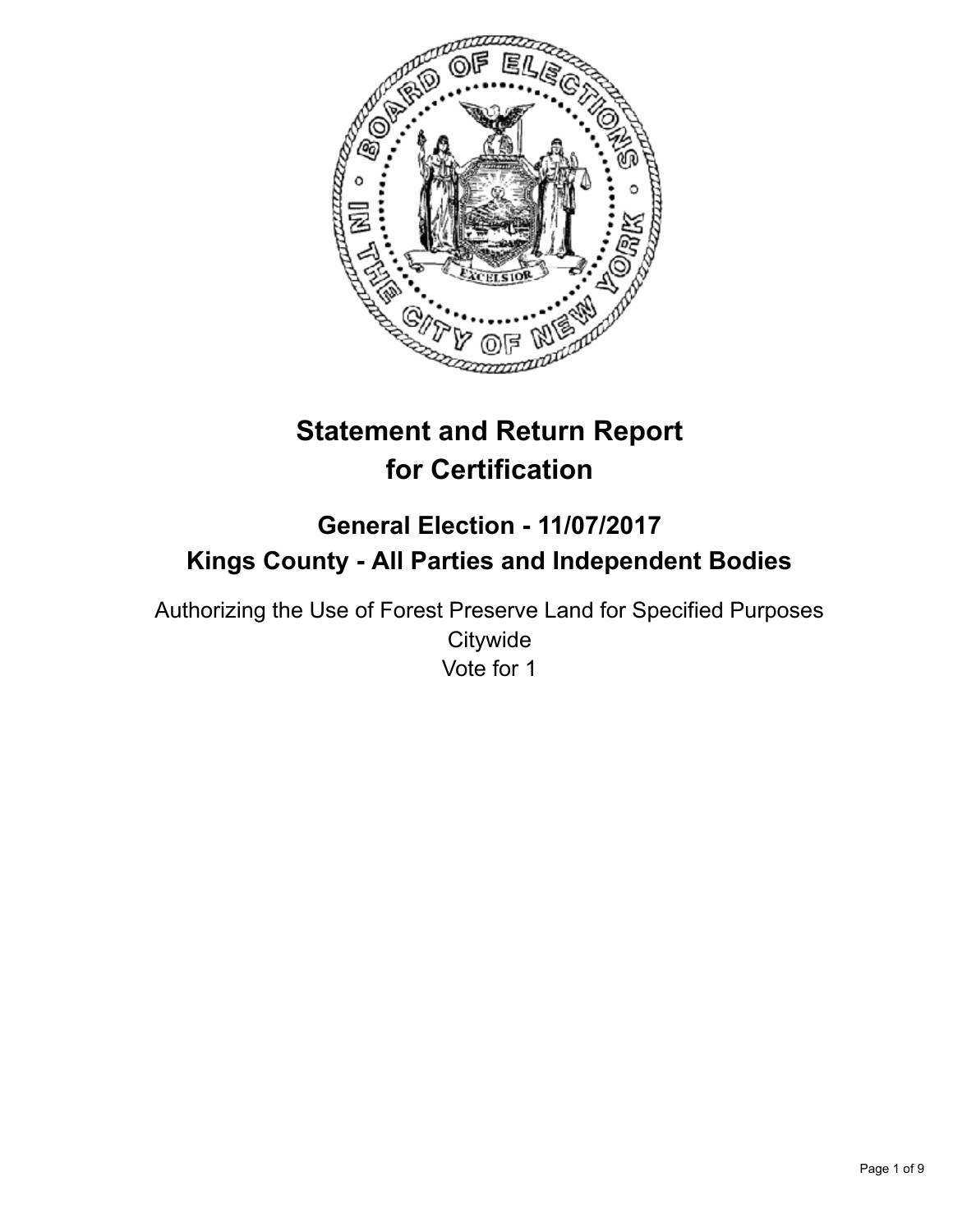

| PUBLIC COUNTER                                           | 16,825 |
|----------------------------------------------------------|--------|
| <b>MANUALLY COUNTED EMERGENCY</b>                        |        |
| ABSENTEE / MILITARY                                      | 388    |
| AFFIDAVIT                                                | 114    |
| <b>Total Ballots</b>                                     | 17,328 |
| Less - Inapplicable Federal/Special Presidential Ballots | 0      |
| <b>Total Applicable Ballots</b>                          | 17,328 |
| <b>YES</b>                                               | 5,440  |
| <b>NO</b>                                                | 8,728  |
| <b>Total Votes</b>                                       | 14,168 |
| Unrecorded                                               | 3.160  |

## **Assembly District 42**

| <b>PUBLIC COUNTER</b>                                    | 17.776 |
|----------------------------------------------------------|--------|
| <b>MANUALLY COUNTED EMERGENCY</b>                        | 0      |
| ABSENTEE / MILITARY                                      | 362    |
| AFFIDAVIT                                                | 174    |
| <b>Total Ballots</b>                                     | 18,312 |
| Less - Inapplicable Federal/Special Presidential Ballots | 0      |
| <b>Total Applicable Ballots</b>                          | 18,312 |
| <b>YES</b>                                               | 6,196  |
| <b>NO</b>                                                | 8,780  |
| <b>Total Votes</b>                                       | 14,976 |
| Unrecorded                                               | 3,336  |

| <b>PUBLIC COUNTER</b>                                    | 20,400 |
|----------------------------------------------------------|--------|
| <b>MANUALLY COUNTED EMERGENCY</b>                        | 0      |
| <b>ABSENTEE / MILITARY</b>                               | 427    |
| <b>AFFIDAVIT</b>                                         | 284    |
| <b>Total Ballots</b>                                     | 21,111 |
| Less - Inapplicable Federal/Special Presidential Ballots | 0      |
| <b>Total Applicable Ballots</b>                          | 21,111 |
| <b>YES</b>                                               | 7,437  |
| <b>NO</b>                                                | 10,436 |
| <b>Total Votes</b>                                       | 17,873 |
| Unrecorded                                               | 3.238  |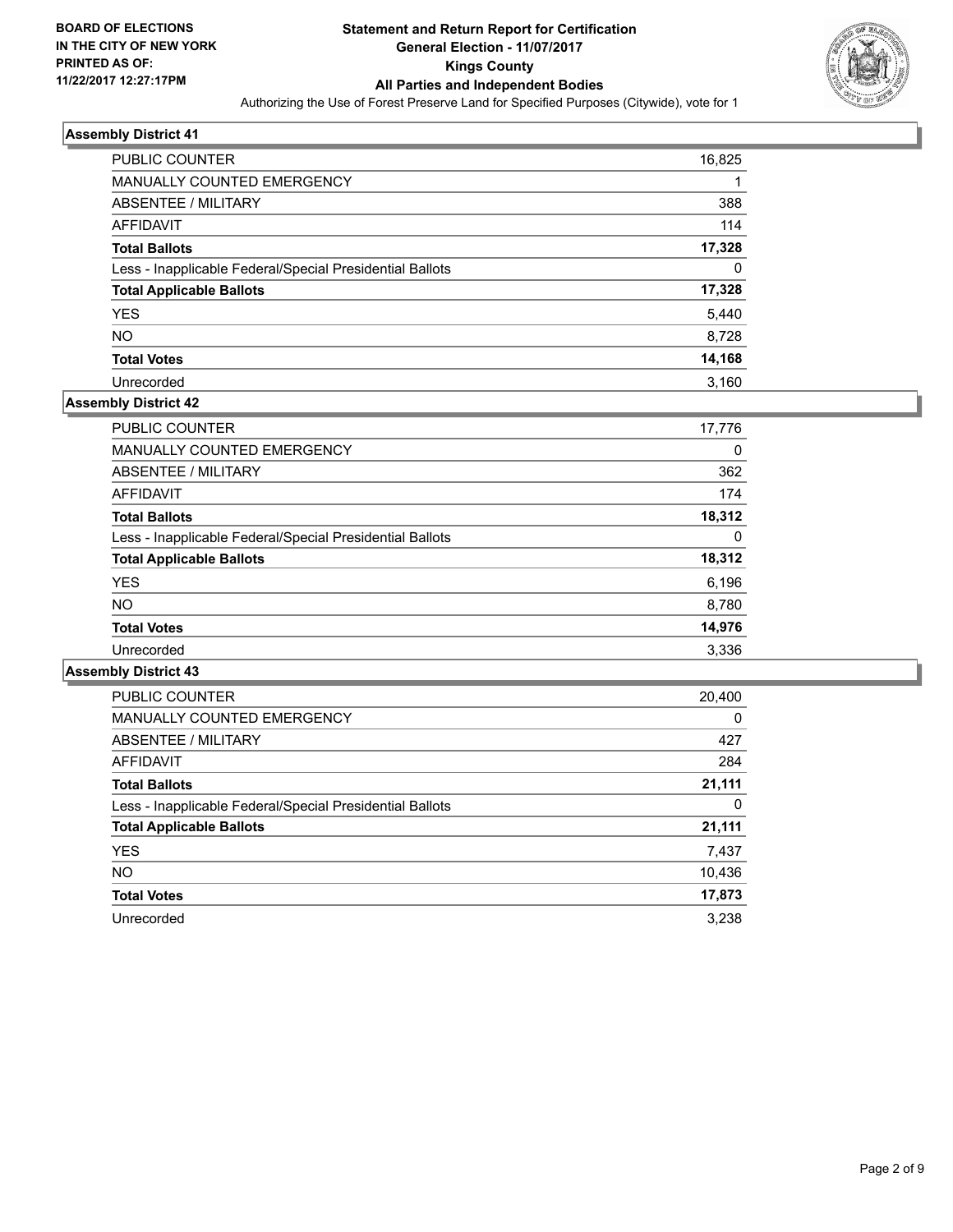

| <b>PUBLIC COUNTER</b>                                    | 22,521 |
|----------------------------------------------------------|--------|
| <b>MANUALLY COUNTED EMERGENCY</b>                        | 0      |
| ABSENTEE / MILITARY                                      | 339    |
| AFFIDAVIT                                                | 235    |
| <b>Total Ballots</b>                                     | 23,095 |
| Less - Inapplicable Federal/Special Presidential Ballots | 0      |
| <b>Total Applicable Ballots</b>                          | 23,095 |
| <b>YES</b>                                               | 11,151 |
| <b>NO</b>                                                | 8,240  |
| <b>Total Votes</b>                                       | 19,391 |
| Unrecorded                                               | 3.704  |

## **Assembly District 45**

| <b>PUBLIC COUNTER</b>                                    | 11,189 |
|----------------------------------------------------------|--------|
| <b>MANUALLY COUNTED EMERGENCY</b>                        | 0      |
| ABSENTEE / MILITARY                                      | 259    |
| AFFIDAVIT                                                | 96     |
| <b>Total Ballots</b>                                     | 11,544 |
| Less - Inapplicable Federal/Special Presidential Ballots | 0      |
| <b>Total Applicable Ballots</b>                          | 11,544 |
| <b>YES</b>                                               | 4,076  |
| <b>NO</b>                                                | 4,246  |
| <b>Total Votes</b>                                       | 8,322  |
| Unrecorded                                               | 3.222  |

| PUBLIC COUNTER                                           | 18,804 |
|----------------------------------------------------------|--------|
| <b>MANUALLY COUNTED EMERGENCY</b>                        | 5      |
| <b>ABSENTEE / MILITARY</b>                               | 568    |
| AFFIDAVIT                                                | 172    |
| <b>Total Ballots</b>                                     | 19,549 |
| Less - Inapplicable Federal/Special Presidential Ballots | 0      |
| <b>Total Applicable Ballots</b>                          | 19,549 |
| <b>YES</b>                                               | 6,177  |
| NO.                                                      | 8,828  |
| <b>Total Votes</b>                                       | 15,005 |
| Unrecorded                                               | 4.544  |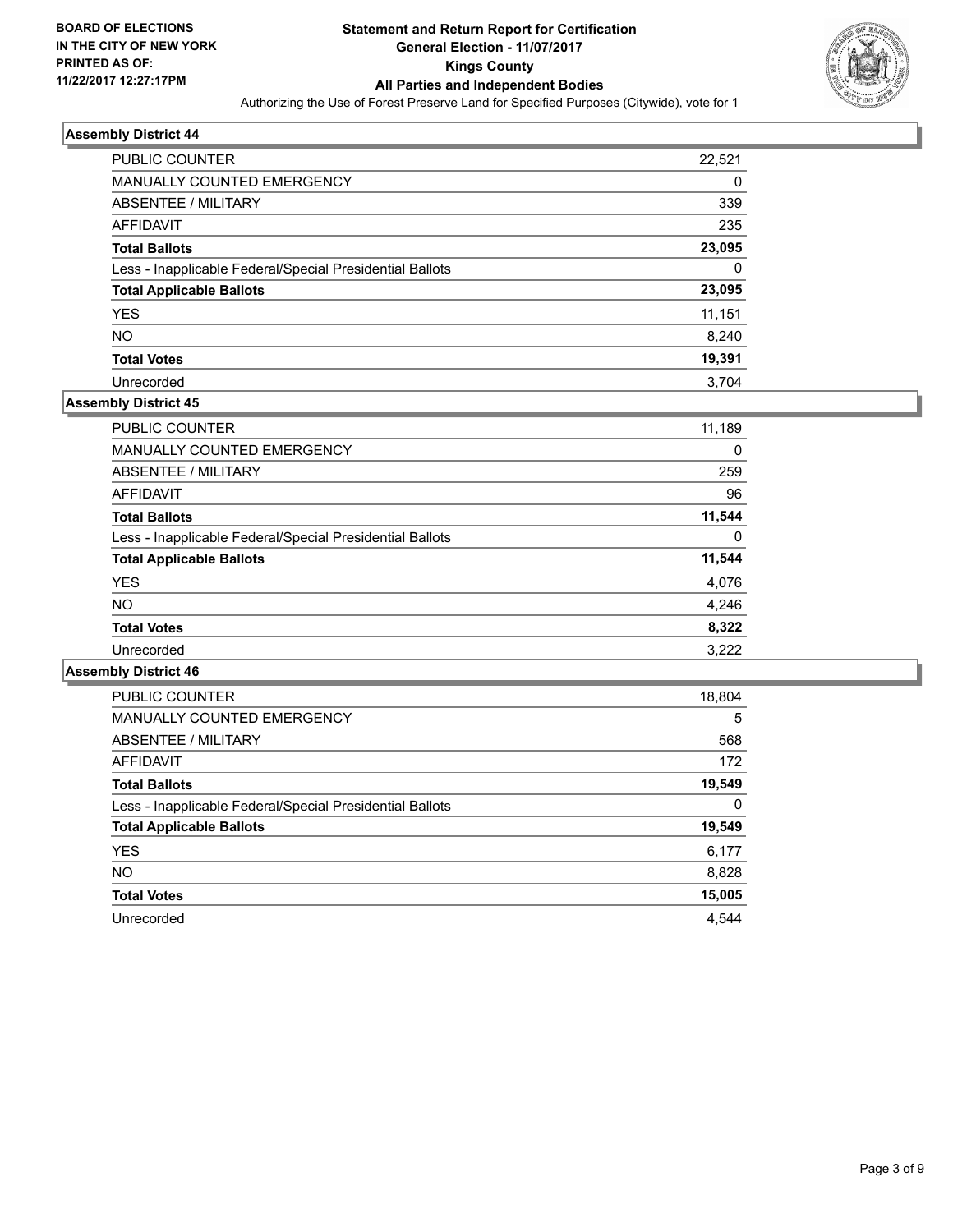

| <b>PUBLIC COUNTER</b>                                    | 10,368 |
|----------------------------------------------------------|--------|
| <b>MANUALLY COUNTED EMERGENCY</b>                        | 0      |
| ABSENTEE / MILITARY                                      | 284    |
| AFFIDAVIT                                                | 91     |
| <b>Total Ballots</b>                                     | 10,743 |
| Less - Inapplicable Federal/Special Presidential Ballots | 0      |
| <b>Total Applicable Ballots</b>                          | 10,743 |
| <b>YES</b>                                               | 3,192  |
| <b>NO</b>                                                | 4,907  |
| <b>Total Votes</b>                                       | 8,099  |
| Unrecorded                                               | 2.644  |

#### **Assembly District 48**

| <b>PUBLIC COUNTER</b>                                    | 15,034 |
|----------------------------------------------------------|--------|
| <b>MANUALLY COUNTED EMERGENCY</b>                        | 0      |
| ABSENTEE / MILITARY                                      | 174    |
| AFFIDAVIT                                                | 174    |
| <b>Total Ballots</b>                                     | 15,382 |
| Less - Inapplicable Federal/Special Presidential Ballots | 0      |
| <b>Total Applicable Ballots</b>                          | 15,382 |
| <b>YES</b>                                               | 4,837  |
| NO.                                                      | 3,925  |
| <b>Total Votes</b>                                       | 8,762  |
| Unrecorded                                               | 6.620  |

| <b>PUBLIC COUNTER</b>                                    | 8,204 |
|----------------------------------------------------------|-------|
| <b>MANUALLY COUNTED EMERGENCY</b>                        | 2     |
| <b>ABSENTEE / MILITARY</b>                               | 211   |
| AFFIDAVIT                                                | 64    |
| <b>Total Ballots</b>                                     | 8,481 |
| Less - Inapplicable Federal/Special Presidential Ballots | 0     |
| <b>Total Applicable Ballots</b>                          | 8,481 |
| <b>YES</b>                                               | 2,808 |
| NO.                                                      | 3,885 |
| <b>Total Votes</b>                                       | 6,693 |
| Unrecorded                                               | 1.788 |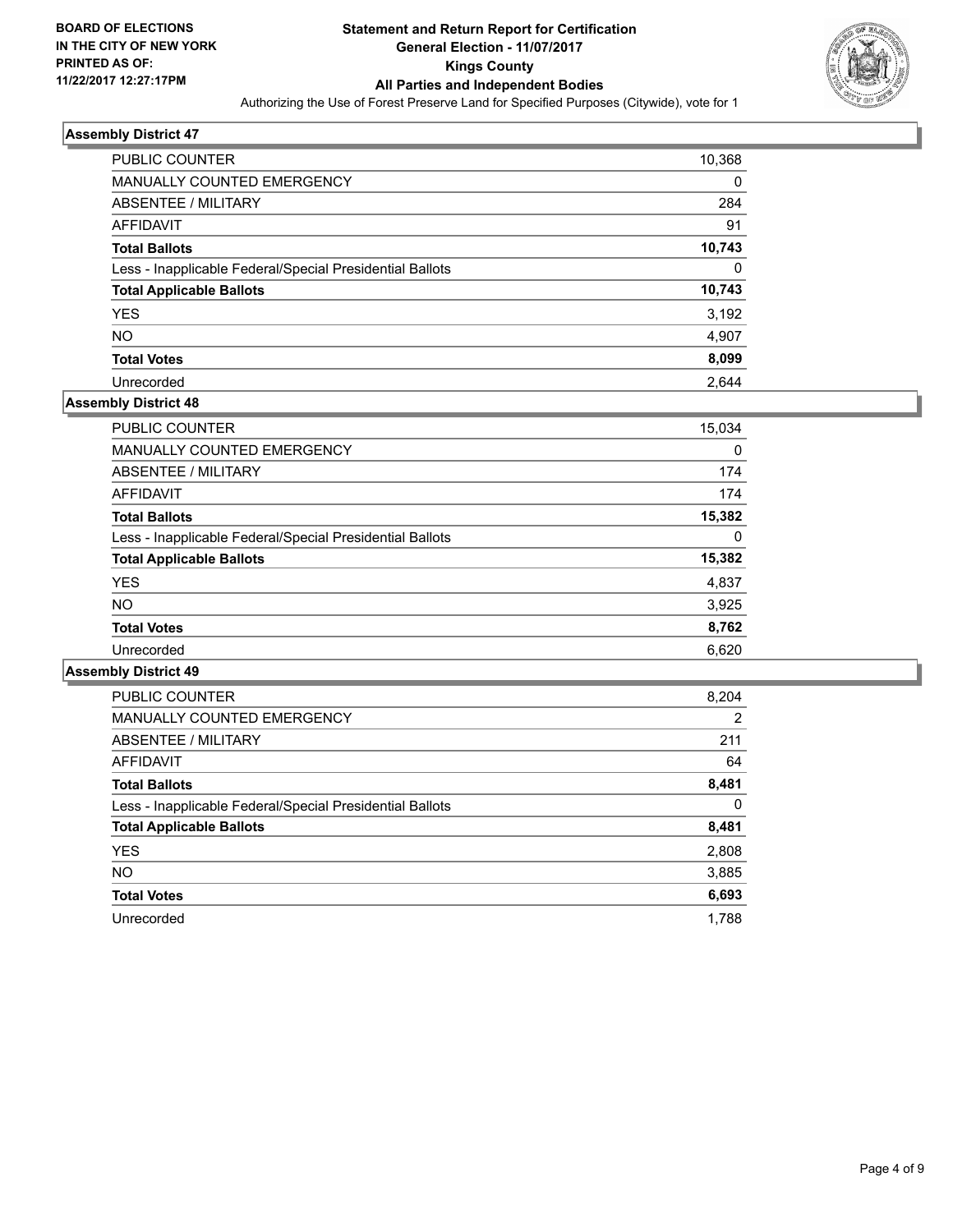

| <b>PUBLIC COUNTER</b>                                    | 14,413 |
|----------------------------------------------------------|--------|
| <b>MANUALLY COUNTED EMERGENCY</b>                        |        |
| ABSENTEE / MILITARY                                      | 159    |
| AFFIDAVIT                                                | 247    |
| <b>Total Ballots</b>                                     | 14,820 |
| Less - Inapplicable Federal/Special Presidential Ballots | 0      |
| <b>Total Applicable Ballots</b>                          | 14,820 |
| <b>YES</b>                                               | 6,873  |
| <b>NO</b>                                                | 5,752  |
| <b>Total Votes</b>                                       | 12,625 |
| Unrecorded                                               | 2.195  |

## **Assembly District 51**

| <b>PUBLIC COUNTER</b>                                    | 12,517 |
|----------------------------------------------------------|--------|
| <b>MANUALLY COUNTED EMERGENCY</b>                        | 58     |
| ABSENTEE / MILITARY                                      | 172    |
| AFFIDAVIT                                                | 142    |
| <b>Total Ballots</b>                                     | 12,889 |
| Less - Inapplicable Federal/Special Presidential Ballots | 0      |
| <b>Total Applicable Ballots</b>                          | 12,889 |
| <b>YES</b>                                               | 4,993  |
| <b>NO</b>                                                | 5,173  |
| <b>Total Votes</b>                                       | 10,166 |
| Unrecorded                                               | 2.723  |

| <b>PUBLIC COUNTER</b>                                    | 31,130 |
|----------------------------------------------------------|--------|
| <b>MANUALLY COUNTED EMERGENCY</b>                        | 5      |
| <b>ABSENTEE / MILITARY</b>                               | 577    |
| <b>AFFIDAVIT</b>                                         | 398    |
| <b>Total Ballots</b>                                     | 32,110 |
| Less - Inapplicable Federal/Special Presidential Ballots | 0      |
| <b>Total Applicable Ballots</b>                          | 32,110 |
| <b>YES</b>                                               | 18,021 |
| <b>NO</b>                                                | 10,724 |
| <b>Total Votes</b>                                       | 28,745 |
| Unrecorded                                               | 3.365  |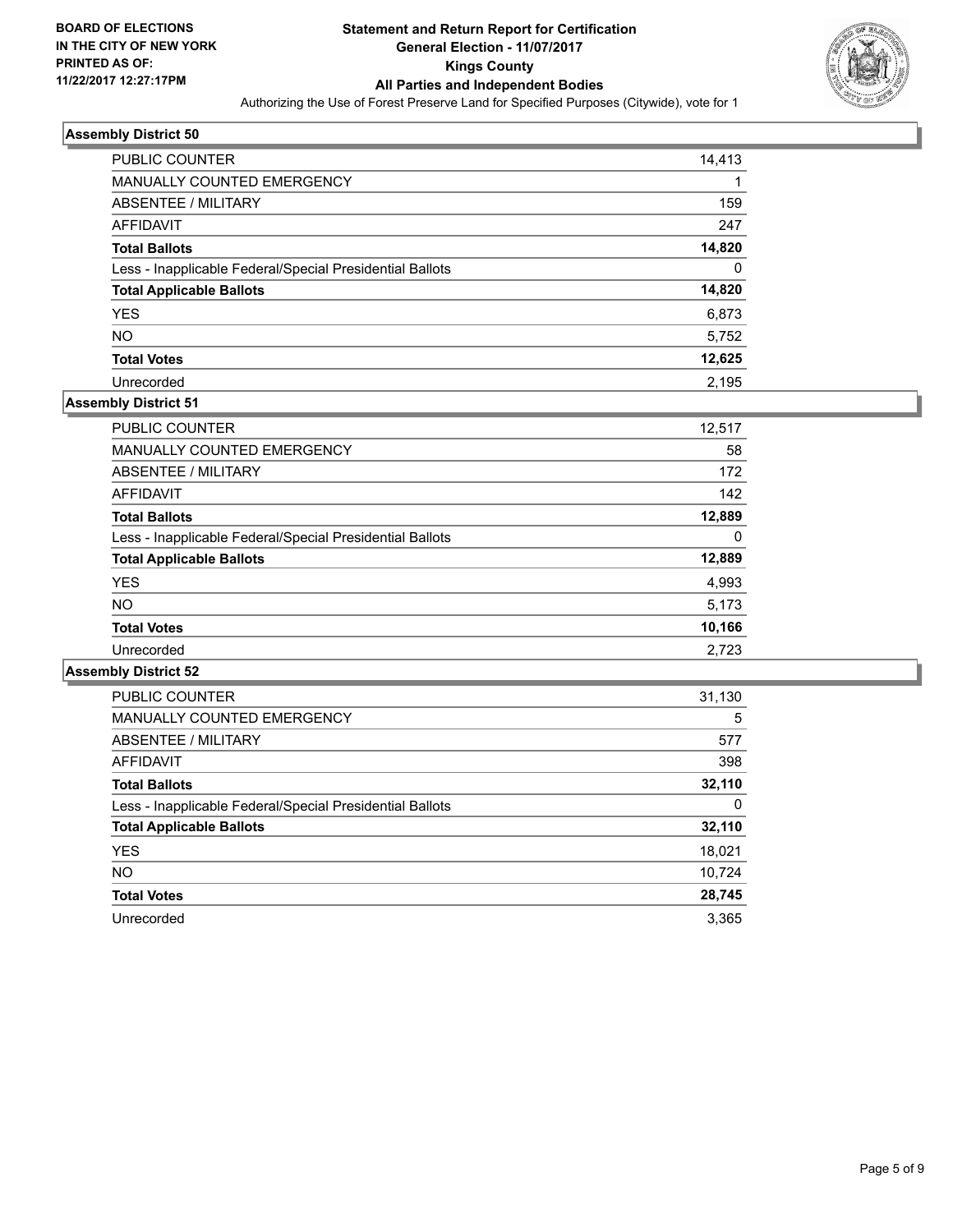

| <b>PUBLIC COUNTER</b>                                    | 13,908 |
|----------------------------------------------------------|--------|
| <b>MANUALLY COUNTED EMERGENCY</b>                        | 11     |
| ABSENTEE / MILITARY                                      | 114    |
| AFFIDAVIT                                                | 212    |
| <b>Total Ballots</b>                                     | 14,245 |
| Less - Inapplicable Federal/Special Presidential Ballots | 0      |
| <b>Total Applicable Ballots</b>                          | 14,245 |
| <b>YES</b>                                               | 5,368  |
| <b>NO</b>                                                | 5,798  |
| <b>Total Votes</b>                                       | 11,166 |
| Unrecorded                                               | 3.079  |

#### **Assembly District 54**

| <b>PUBLIC COUNTER</b>                                    | 10,537 |
|----------------------------------------------------------|--------|
| MANUALLY COUNTED EMERGENCY                               | 0      |
| ABSENTEE / MILITARY                                      | 113    |
| AFFIDAVIT                                                | 162    |
| <b>Total Ballots</b>                                     | 10,812 |
| Less - Inapplicable Federal/Special Presidential Ballots | 0      |
| <b>Total Applicable Ballots</b>                          | 10,812 |
| <b>YES</b>                                               | 3,352  |
| <b>NO</b>                                                | 5,525  |
| <b>Total Votes</b>                                       | 8,877  |
| Unrecorded                                               | 1,935  |

| <b>PUBLIC COUNTER</b>                                    | 14,377 |
|----------------------------------------------------------|--------|
| <b>MANUALLY COUNTED EMERGENCY</b>                        | 6      |
| ABSENTEE / MILITARY                                      | 233    |
| AFFIDAVIT                                                | 257    |
| <b>Total Ballots</b>                                     | 14,873 |
| Less - Inapplicable Federal/Special Presidential Ballots | 0      |
| <b>Total Applicable Ballots</b>                          | 14,873 |
| <b>YES</b>                                               | 3,927  |
| NO.                                                      | 8,914  |
| <b>Total Votes</b>                                       | 12,841 |
| Unrecorded                                               | 2.032  |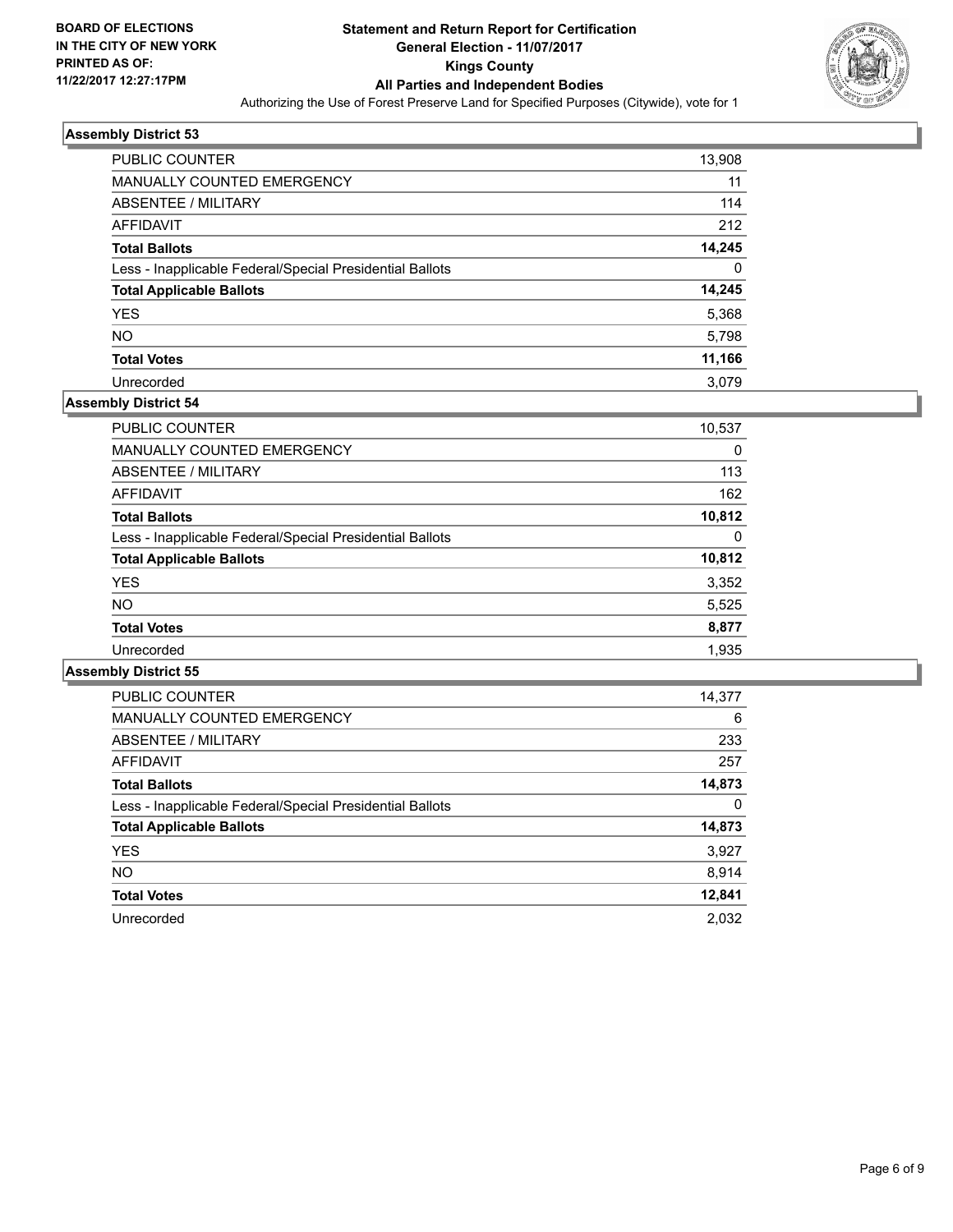

| <b>PUBLIC COUNTER</b>                                    | 18,984 |
|----------------------------------------------------------|--------|
| MANUALLY COUNTED EMERGENCY                               | 6      |
| ABSENTEE / MILITARY                                      | 323    |
| AFFIDAVIT                                                | 332    |
| <b>Total Ballots</b>                                     | 19,645 |
| Less - Inapplicable Federal/Special Presidential Ballots | 0      |
| <b>Total Applicable Ballots</b>                          | 19,645 |
| <b>YES</b>                                               | 6,452  |
| <b>NO</b>                                                | 10,612 |
| <b>Total Votes</b>                                       | 17,064 |
| Unrecorded                                               | 2.581  |

## **Assembly District 57**

| <b>PUBLIC COUNTER</b>                                    | 27,704 |
|----------------------------------------------------------|--------|
| <b>MANUALLY COUNTED EMERGENCY</b>                        | 0      |
| ABSENTEE / MILITARY                                      | 514    |
| AFFIDAVIT                                                | 433    |
| <b>Total Ballots</b>                                     | 28,651 |
| Less - Inapplicable Federal/Special Presidential Ballots | 0      |
| <b>Total Applicable Ballots</b>                          | 28,651 |
| <b>YES</b>                                               | 12,431 |
| <b>NO</b>                                                | 12,748 |
| <b>Total Votes</b>                                       | 25,179 |
| Unrecorded                                               | 3.472  |

| <b>PUBLIC COUNTER</b>                                    | 18,991 |
|----------------------------------------------------------|--------|
| <b>MANUALLY COUNTED EMERGENCY</b>                        | 0      |
| <b>ABSENTEE / MILITARY</b>                               | 373    |
| <b>AFFIDAVIT</b>                                         | 143    |
| <b>Total Ballots</b>                                     | 19,507 |
| Less - Inapplicable Federal/Special Presidential Ballots | 0      |
| <b>Total Applicable Ballots</b>                          | 19,507 |
| <b>YES</b>                                               | 4,978  |
| NO.                                                      | 11,546 |
| <b>Total Votes</b>                                       | 16,524 |
| Unrecorded                                               | 2.983  |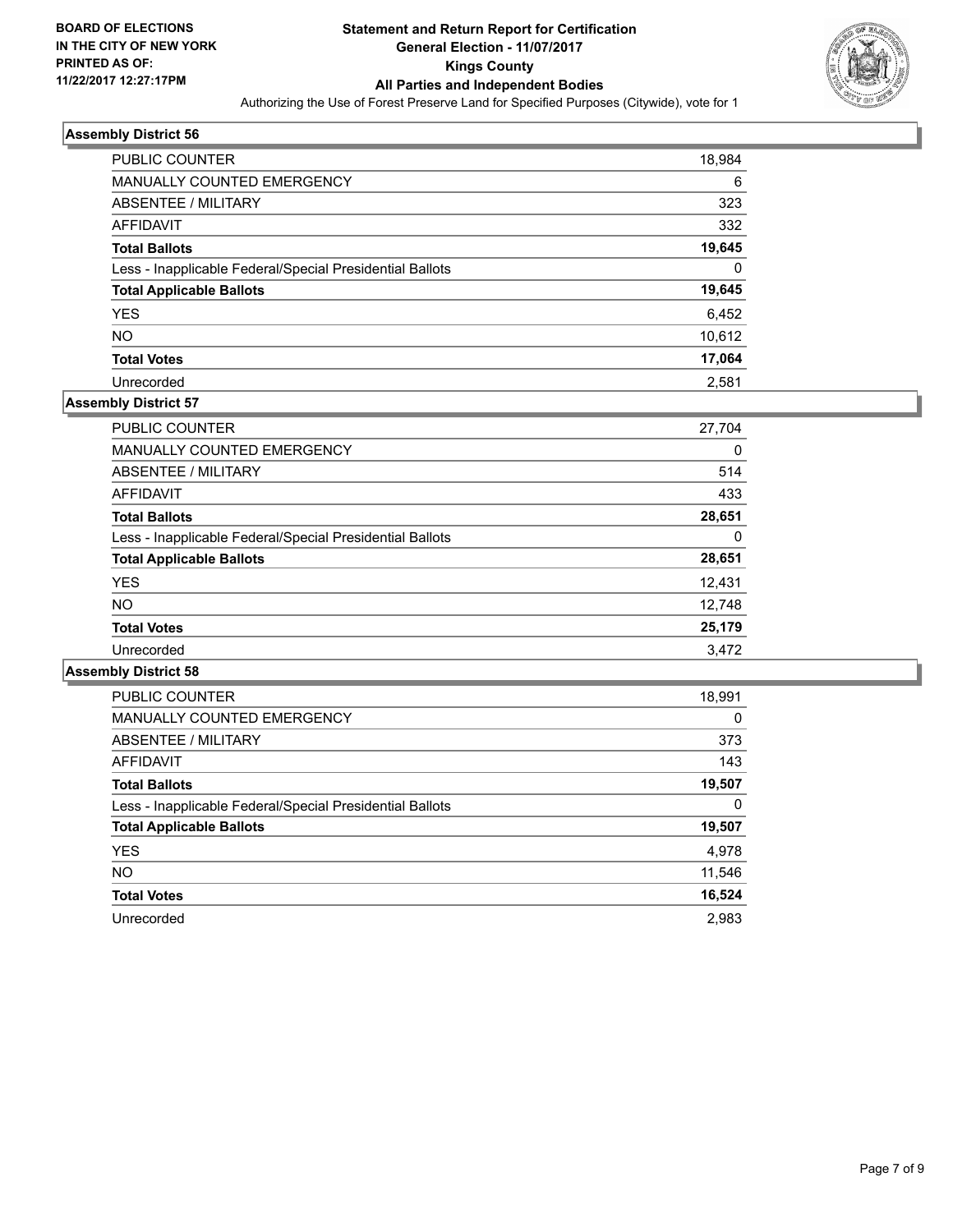

| <b>PUBLIC COUNTER</b>                                    | 21,088 |
|----------------------------------------------------------|--------|
| <b>MANUALLY COUNTED EMERGENCY</b>                        | 0      |
| ABSENTEE / MILITARY                                      | 315    |
| AFFIDAVIT                                                | 195    |
| <b>Total Ballots</b>                                     | 21,598 |
| Less - Inapplicable Federal/Special Presidential Ballots | 0      |
| <b>Total Applicable Ballots</b>                          | 21,598 |
| <b>YES</b>                                               | 5,540  |
| <b>NO</b>                                                | 12,551 |
| <b>Total Votes</b>                                       | 18,091 |
| Unrecorded                                               | 3.507  |

## **Assembly District 60**

| PUBLIC COUNTER                                           | 16,844 |
|----------------------------------------------------------|--------|
| MANUALLY COUNTED EMERGENCY                               | 0      |
| ABSENTEE / MILITARY                                      | 226    |
| AFFIDAVIT                                                | 193    |
| <b>Total Ballots</b>                                     | 17,263 |
| Less - Inapplicable Federal/Special Presidential Ballots | 0      |
| <b>Total Applicable Ballots</b>                          | 17,263 |
| <b>YES</b>                                               | 4,145  |
| <b>NO</b>                                                | 10,576 |
| <b>Total Votes</b>                                       | 14,721 |
| Unrecorded                                               | 2.542  |

| <b>PUBLIC COUNTER</b>                                    | 5,936 |
|----------------------------------------------------------|-------|
| <b>MANUALLY COUNTED EMERGENCY</b>                        | 0     |
| <b>ABSENTEE / MILITARY</b>                               | 136   |
| AFFIDAVIT                                                | 55    |
| <b>Total Ballots</b>                                     | 6,127 |
| Less - Inapplicable Federal/Special Presidential Ballots | 0     |
| <b>Total Applicable Ballots</b>                          | 6,127 |
| <b>YES</b>                                               | 2,309 |
| NO.                                                      | 2,819 |
| <b>Total Votes</b>                                       | 5,128 |
| Unrecorded                                               | 999   |